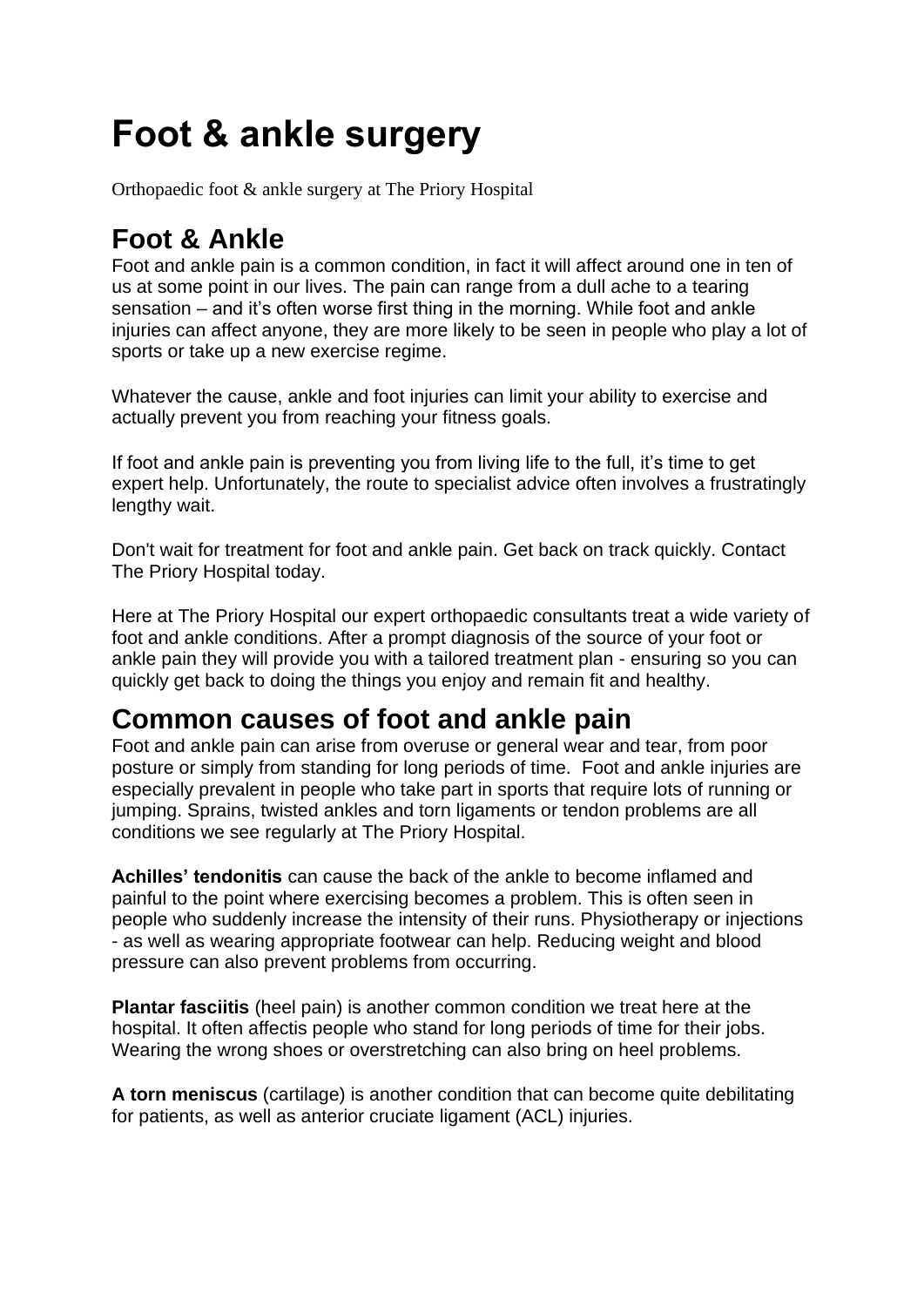At the The Priory Hospital, our surgeons are experts in performing reconstructions of ligaments and in cartilage regeneration techniques – all designed with one aim in mind: to help patients get back to as good as new again.

## **Treatments**

Our consultants specialise in state-of-the-art surgical treatments. However when it comes to foot and ankle conditions, surgery is only ever used as a last resort. Luckily there are plenty of effective non-surgical interventions that can be considered first. These include use of orthotics, medications e.g. anti-inflammatories, physiotherapy, or night splints. Steroid injections, in particular, can be very helpful in helping certain injuries to heal, and to aid rehabilitation.

Exercise can help with certain conditions e.g. plantar fasciitis while anti-inflammatory medications, physiotherapy, or guided injections can also provide long lasting relief. At The Priory Hospital our orthopaedic surgeons are skilled in guided injection therapy which are performed using X-rays or ultrasound.

Where acute or long-lasting pain e.g. severe para tendonitis presents, surgery may be the only option. Inflamed tendons can be helped with 'dry needling' where a needle is passed through a tendon multiple times to clean up and repair or remove scar or 'bone-like' depositions.

Shockwave therapy or lithotripsy is another modern treatment carried out here at The Priory Hospital, where a series of focused shock waves are used to help restore normal function.

### **What to expect in your first consultation with a foot and ankle consultant at The Priory Hospital?**

Your consultant's aim is to get you back to a healthy lifestyle as quickly as possible. In the first consultation they will discuss your medical history, lifestyle, hobbies, and exercise regime with you. They will also examine you physically and decide whether you need to be referred for diagnostic tests. These could include an ultrasound scan, a magnetic resonance scan (MRI) or simply an X-ray.

These tests will help to rule out certain conditions e.g. heel stress, fractures, wear and tear, osteo-arthritis, heel spurs and plantar fasciitis.

Once the tests are complete your consultant will take you through the results and discuss your treatment options with you. MRI scans, in particular, are incredibly accurate and allow your consultant to see the cartilage and ligaments in detail – thereby giving them a roadmap of exactly how treatment needs to be accomplished. This is a highly effective way to approach e.g. new cartilage replacements.

The recovery process from various procedures differs – from hours if you require steroid injections -to ten to fourteen days or longer for keyhole surgery. Your consultant will discuss your recovery process in detail with you as well as what will happen before, during and after your treatment.